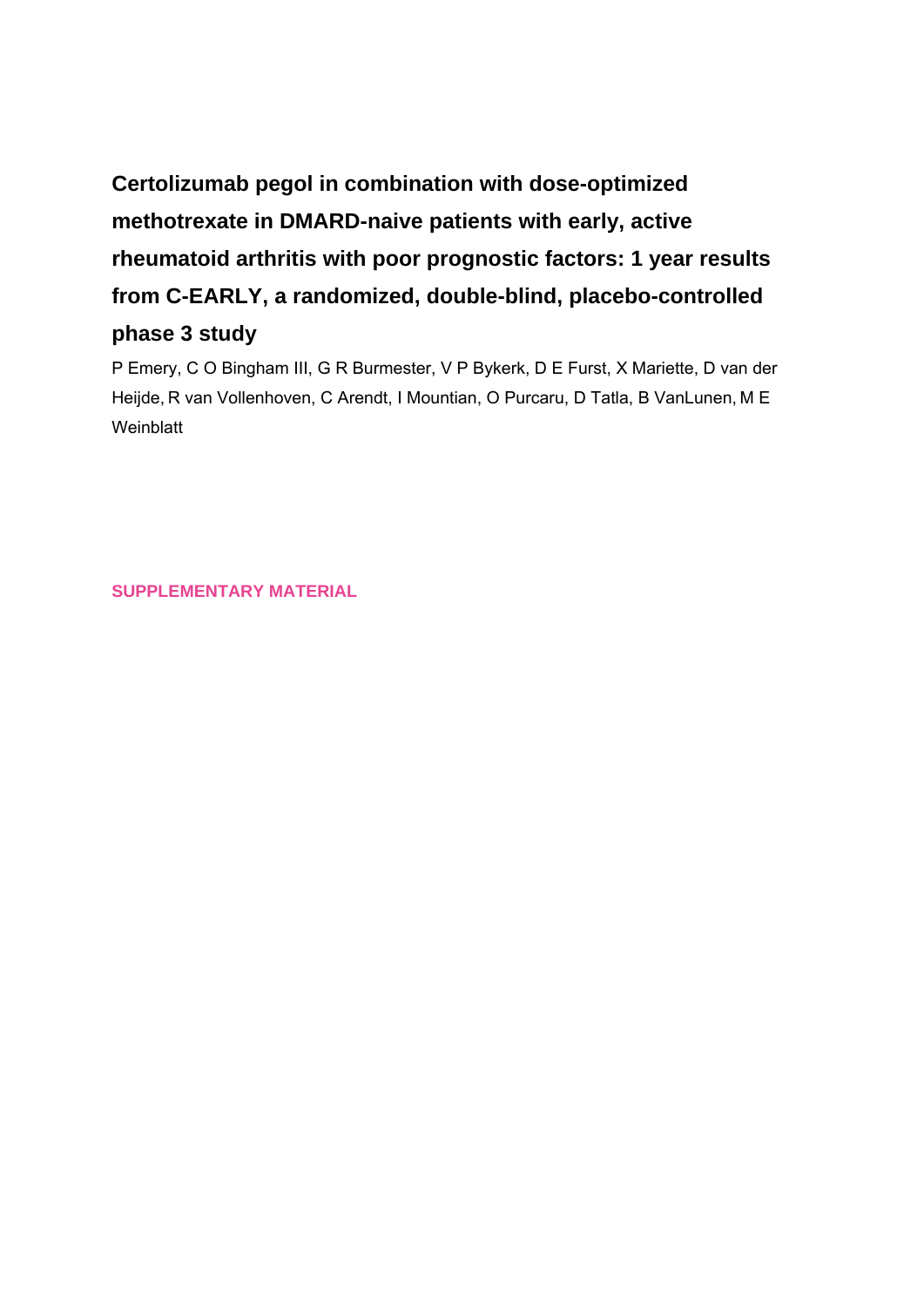#### **Supplementary Methods**

**Power Calculations** Sample size was calculated assuming an expected percentage of patients in sustained remission (sREM) at Week 52 of 50% in the certolizumab pegol (CZP)+methotrexate (MTX) and 30% in the placebo (PBO)+MTX group (all patients were analyzed for sREM, with withdrawers counted as non-responders). A minimum of 600 patients and 200 patients were required in the CZP and PBO arms (for 3:1 randomization), respectively, for 99% power to detect a difference (a high power was needed to achieve the sample size required for Period 2 of this study). A 2-group continuity-corrected chi-squared test with a 2-sided significance level of 0.05 was used.

**Hypothesis Testing** Hypothesis testing was performed for Week 52 data in a hierarchical manner to ensure that the Type-I error (ie. the incorrect rejection of the null hypothesis) remained below 5%. The hierarchical test procedure was performed in the following predefined order, each at a 2-sided 95% alpha level. Firstly, the primary sREM endpoint was evaluated, followed by secondary endpoints in the following order: sustained low disease activity (sLDA), ACR50, change from baseline in Health Assessment Questionnaire-Disability Index (HAQ-DI) and change from baseline in van der Heijde modified total sharp score (mTSS). If any step in the testing procedure failed to reach significance, all subsequent analyses in the testing procedure would be recorded as non-significant. The remaining secondary endpoints were not included in this hierarchical procedure and significance testing is presented for descriptive purposes only.

**Analysis Sets** The full analysis set (FAS) consisted of patients with valid baseline and postbaseline DAS28(ESR). A valid post-baseline assessment consisted of at least PtGADA, TJC and SJC. The FAS was used for all efficacy data except radiographic data, which used the radiographic analysis set (RAD, defined as FAS patients with valid radiographs at baseline and either Week 52 or withdrawal visit). Sensitivity analyses for sREM and sLDA were carried out by comparing FAS patients with those who completed 52 weeks of treatment. The safety set, used for all safety analyses, included all randomized patients who received at least one dose of study medication.

**Statistical Analyses** A logistic regression model, including terms for treatment, region (Europe/Australia or Latin/North America) and disease duration (≤4 months or >4 months since RA diagnosis at baseline[1]) was used for the primary and secondary Week 52 analyses, and other dichotomous outcomes (radiographic non-progression, DAS28(ESR)/CDAI/SDAI remission, and ACR20/50/70). Change from baseline in HAQ-DI was analyzed using an analysis of covariance (ANCOVA) model with treatment, region, and time since RA diagnosis at baseline as factors and baseline value as a covariate. Change from baseline in mTSS was analyzed using an ANCOVA on the ranks with the above terms as factors and baseline value as a covariate. For patients who withdrew early, the mTSS at Week 52 was estimated by linear extrapolation of the scores from the radiographs taken at the withdrawal visit.

**Study Duration** The first patient was enrolled into the study on 25 January 2012 and the last patient completed the study on 29 August 2014.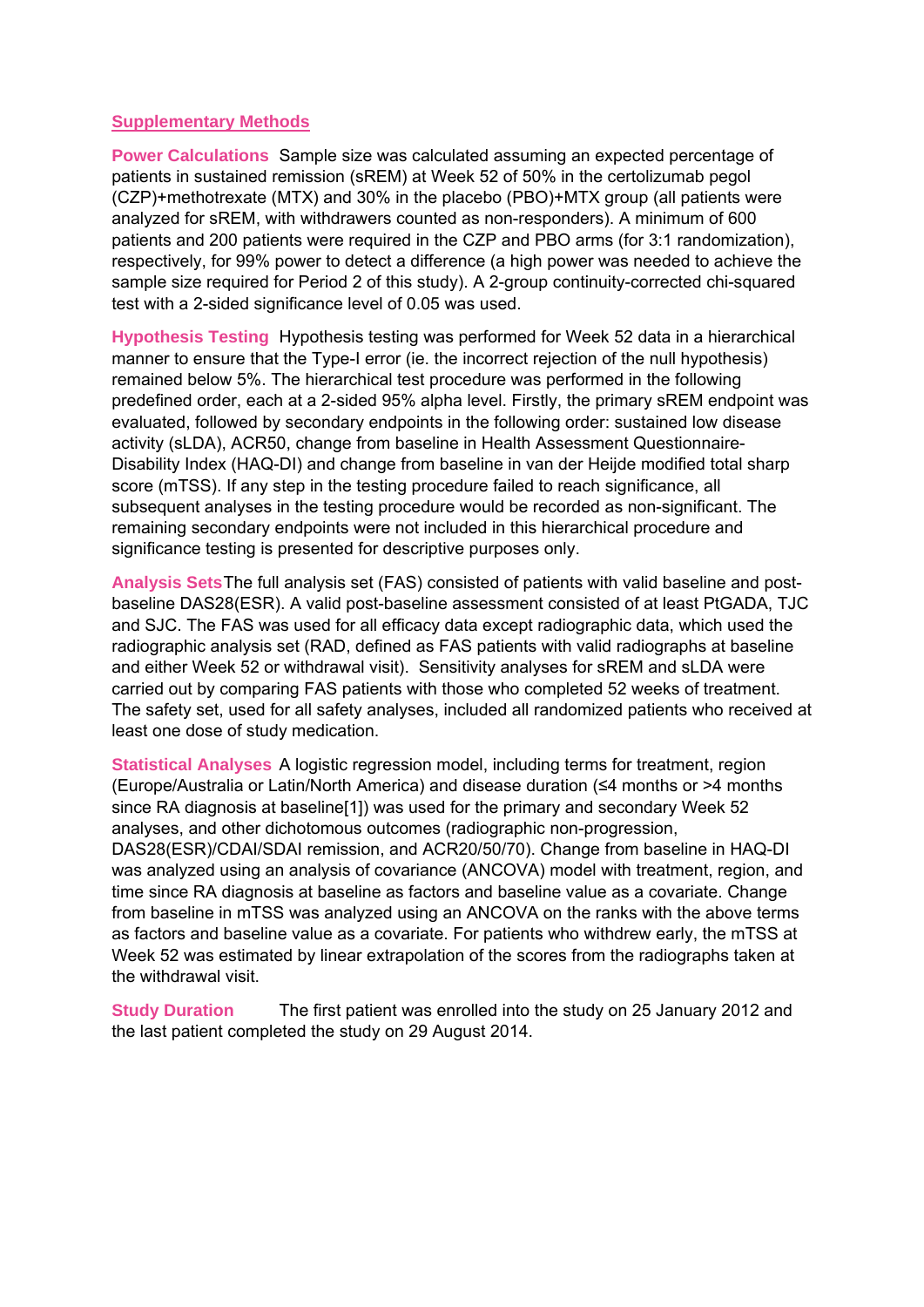## **Supplementary Figures**

**Supplementary Figure 1** C-EARLY study design. Note: For patients in treatment centers based in Sweden, the protocol included an additional stipulation that patients should be withdrawn if DAS28(ESR) exceeds <5.1 at Week 24, or if LDA is not achieved at Week 36.

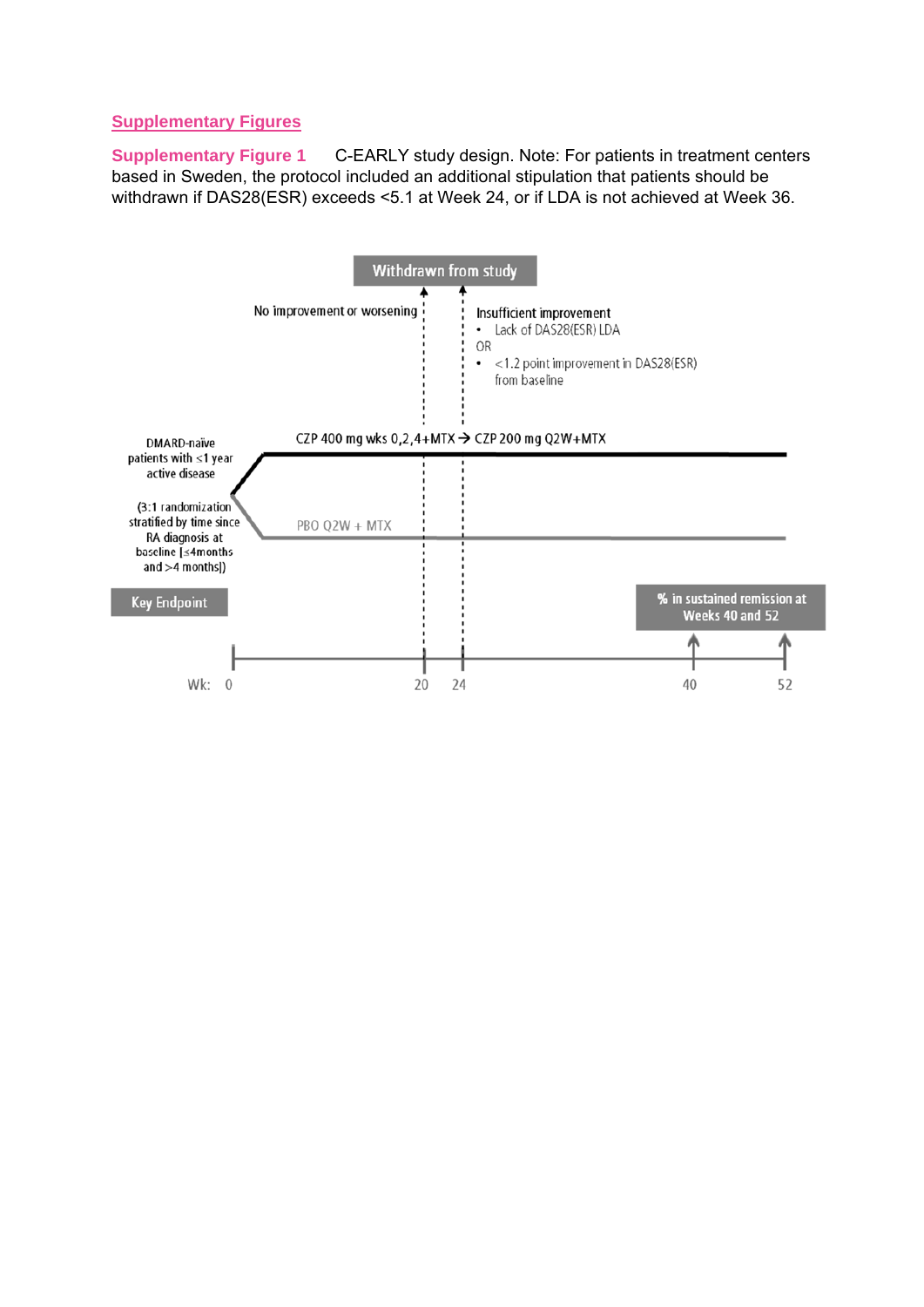**Supplementary Figure 2** Mean change from baseline in HAQ-DI (Full analysis set [FAS], last observation carried forward [LOCF]).



**Supplementary Figure 3** Proportion of patients achieving DAS28(ESR)≤3.2 at each study visit (FAS, non-responder imputation [NRI])



|                | Week<br>0 | Week | Week | Week<br>6 | Week<br>8 | Week<br>12 | Week<br>20 | Week<br>24 | Week<br>36 | Week<br>40 | Week 52 |
|----------------|-----------|------|------|-----------|-----------|------------|------------|------------|------------|------------|---------|
| PBO+MTX<br>(%) |           | 1.4  | 6.1  | 12.2      | 14.1      | 18.8       | 28.2       | 30.5       | 31.5       | 32.9       | 39.4    |
| CZP+MTX<br>(%) |           | 8.4  | 14.8 | 22.1      | 26.3      | 31.6       | 40.5       | 39.7       | 45.5       | 49.2       | 54.7    |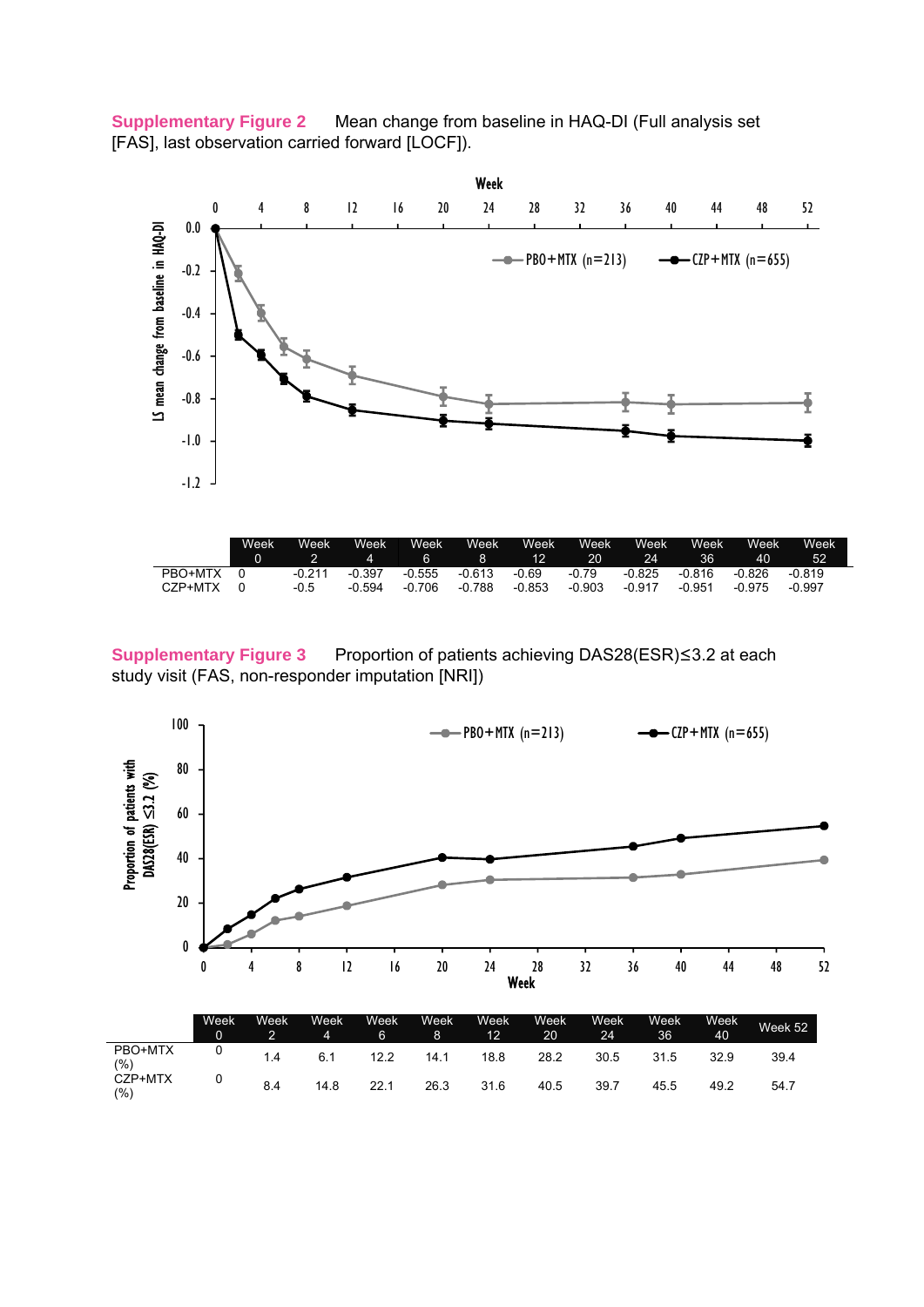**Supplementary Figure 4** Subgroup analysis, stratified by time since RA diagnosis, for Week 52 outcomes in the A) PBO+MTX and B) CZP+MTX groups. (C) Odds ratios for Week 52 outcomes, stratified by time since RA diagnosis (forest plot). (FAS, NRI unless otherwise stated).



<sup>a</sup>Radiographic analysis set [RAD], linear extrapolation; sample sizes: ≤4 months disease duration: PBO+MTX, n=120; CZP+MTX, n=410; >4 months disease duration: PBO+MTX, n=43; CZP+MTX, n=118.); p-values are nominal only.